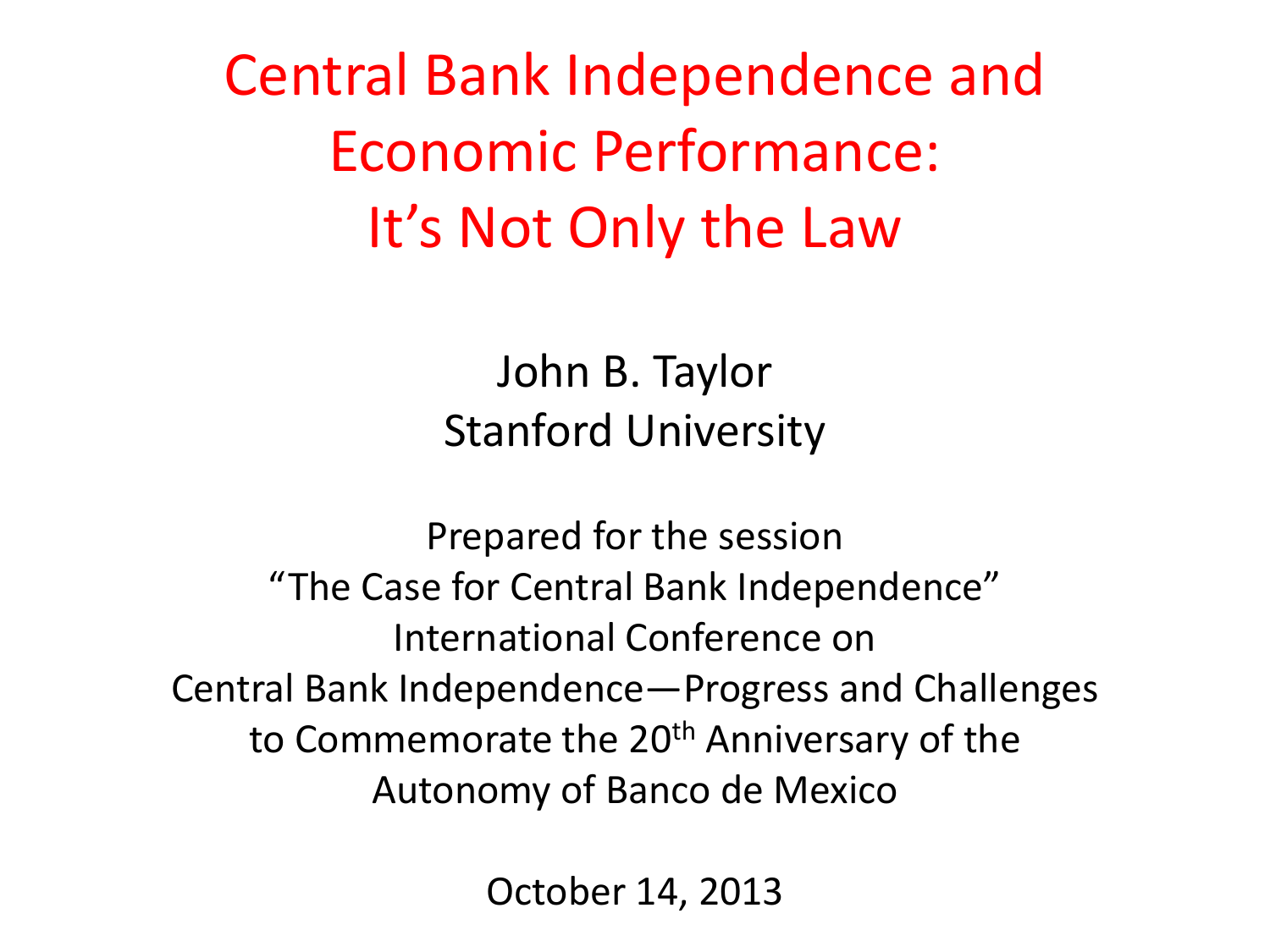# Congratulations!

#### Article 28:

*The State shall have a central bank, which shall be autonomous in exercising its function and management. Its main goal will be to foster the stability of the national currency's purchasing power, therefore strengthening the State's role in guiding the country's development. No authority shall order the central bank to grant financing.*

#### Result:

1970-94:  $\pi$  = 43%  $\sigma_{\pi}$  = 43% 2001-12:  $\pi = 4\%$   $\sigma_{\pi} = 2\%$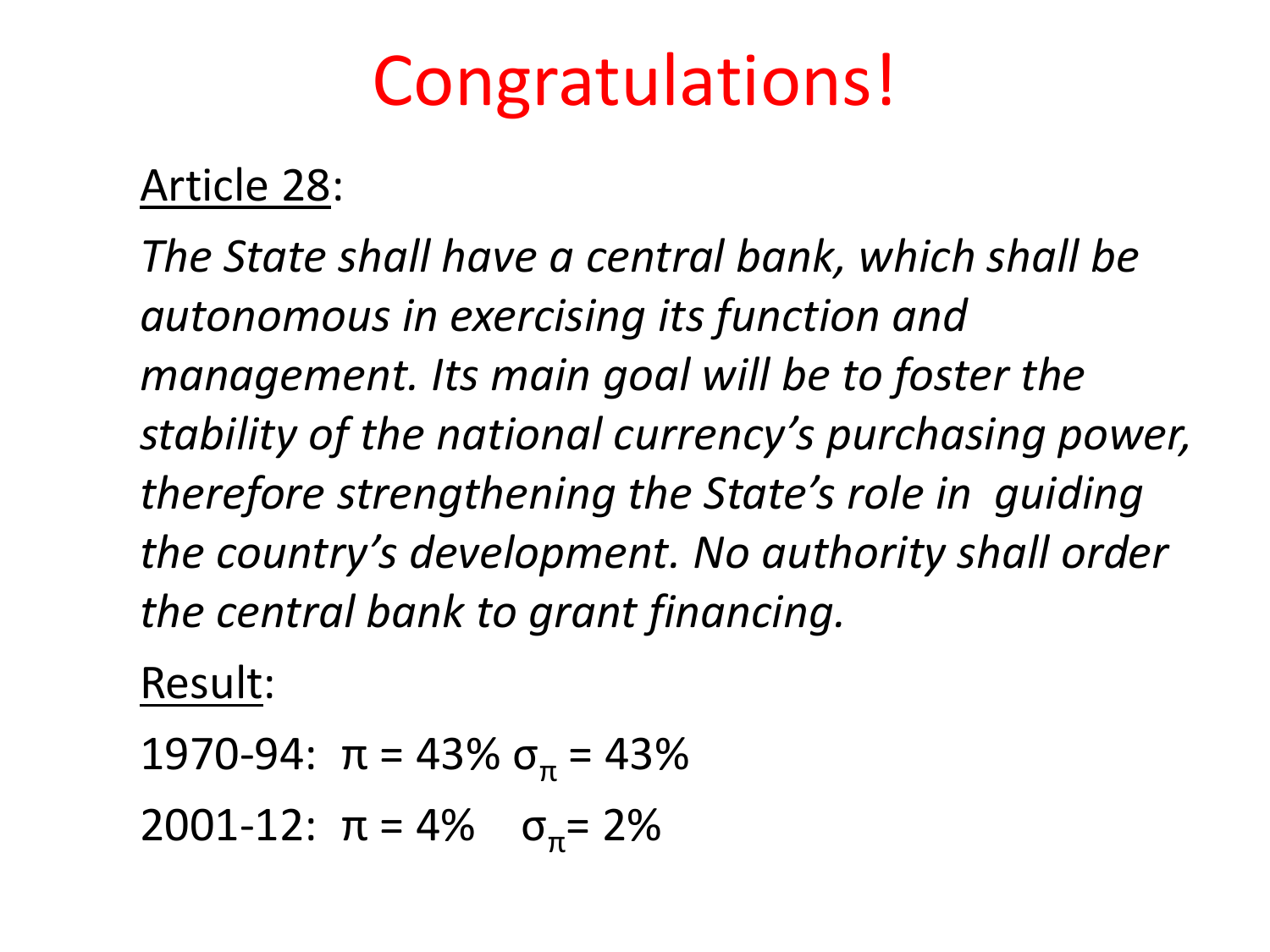# Challenges: It's Not Only the Law

- Within a given law (de jure independence), there can be
	- (1) Variations in de facto independence
	- (2) Variations in rules-based vs. discretionary policy
	- (3) Variations in macroeconomic performance
- All three are closely related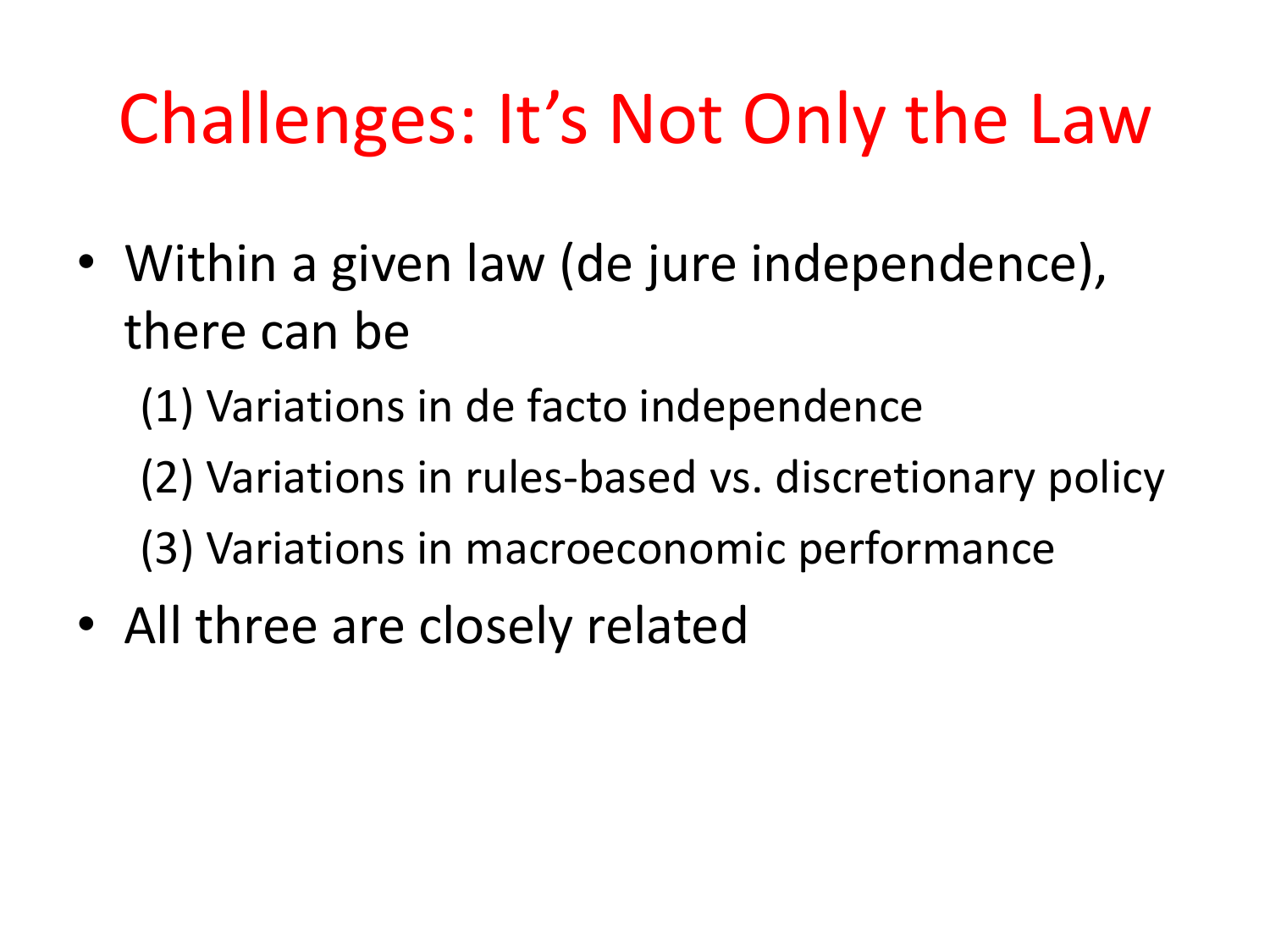# Measuring Macro Performance

- Look at both inflation and output stability
- Framework: Inflation-output variance tradeoff – Reflects a standard objective for monetary policy
- Compare performance over long periods of time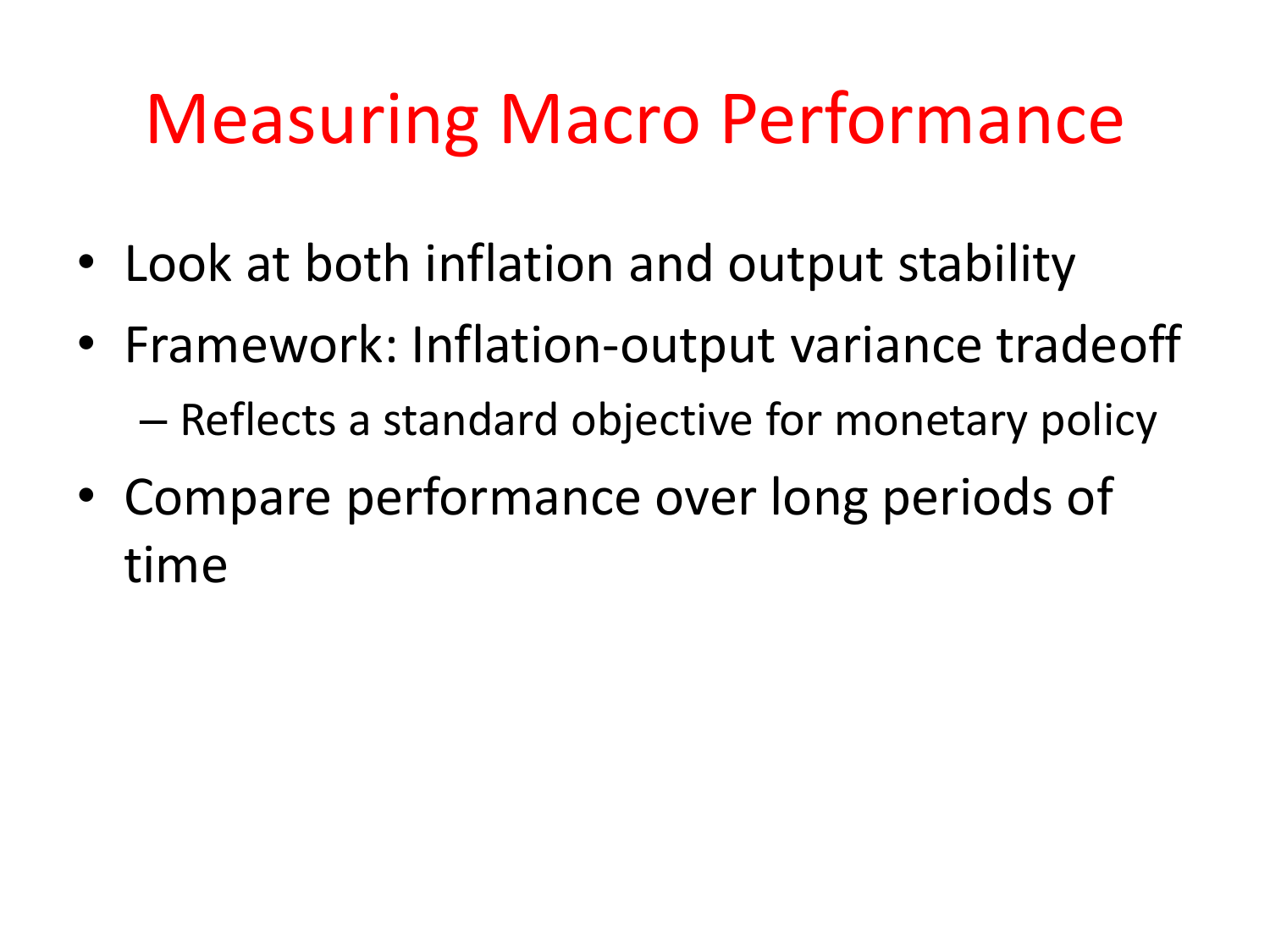### Variability (σ) of U.S. Output and Inflation (%)

|               | <b>Output Inflation</b> |     |  |
|---------------|-------------------------|-----|--|
| 1965.1-1983.4 | 3.6 2.4                 |     |  |
| 1984.1-2006.4 | $1.5 \t0.8$             |     |  |
| 2007.1-2012.4 | 5.4                     | 0.8 |  |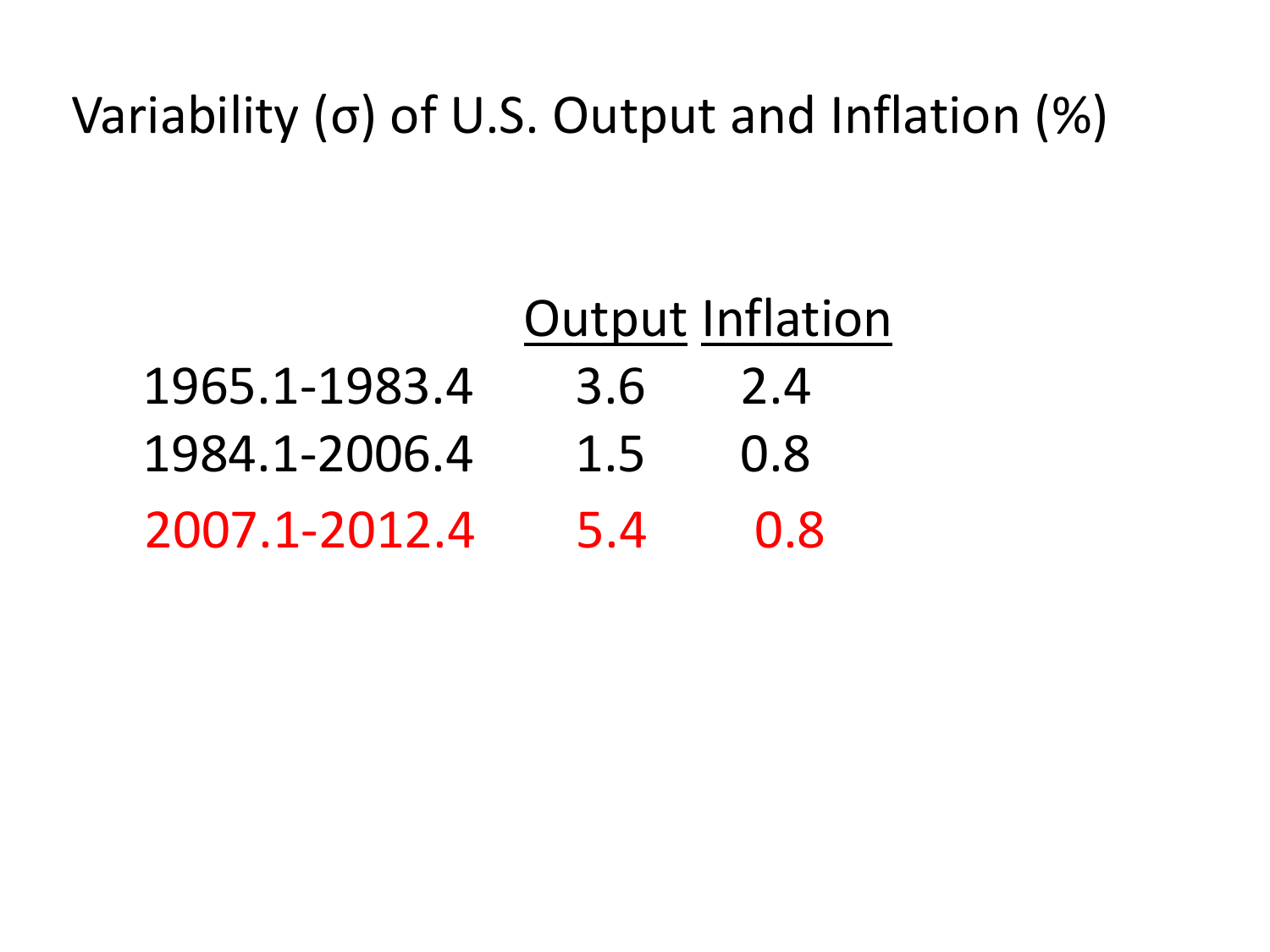#### Tradeoff Curves from Bernanke (2004) (updated)

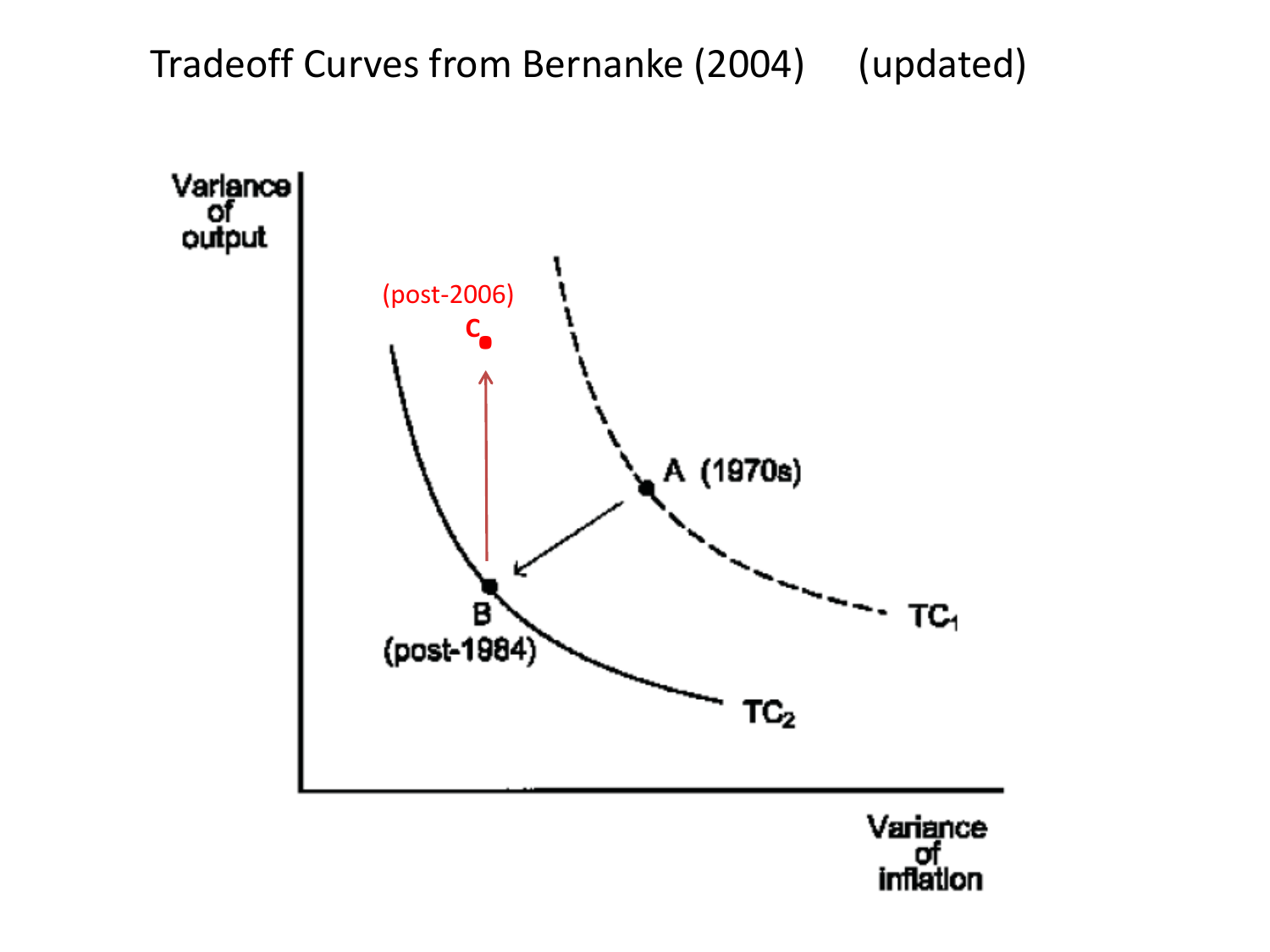Virtually No Change in De Jure Independence

- Small legal changes in 1977, 2000, 2010
- Crowe and Meade (2007)
	- Used standard indices of de jure central bank independence
		- Bade and Parkin (1985)
		- Cukierman, Webb, and Neyapti (1992)
		- Alesina and Summers (1993)
	- Found no change over time for the US.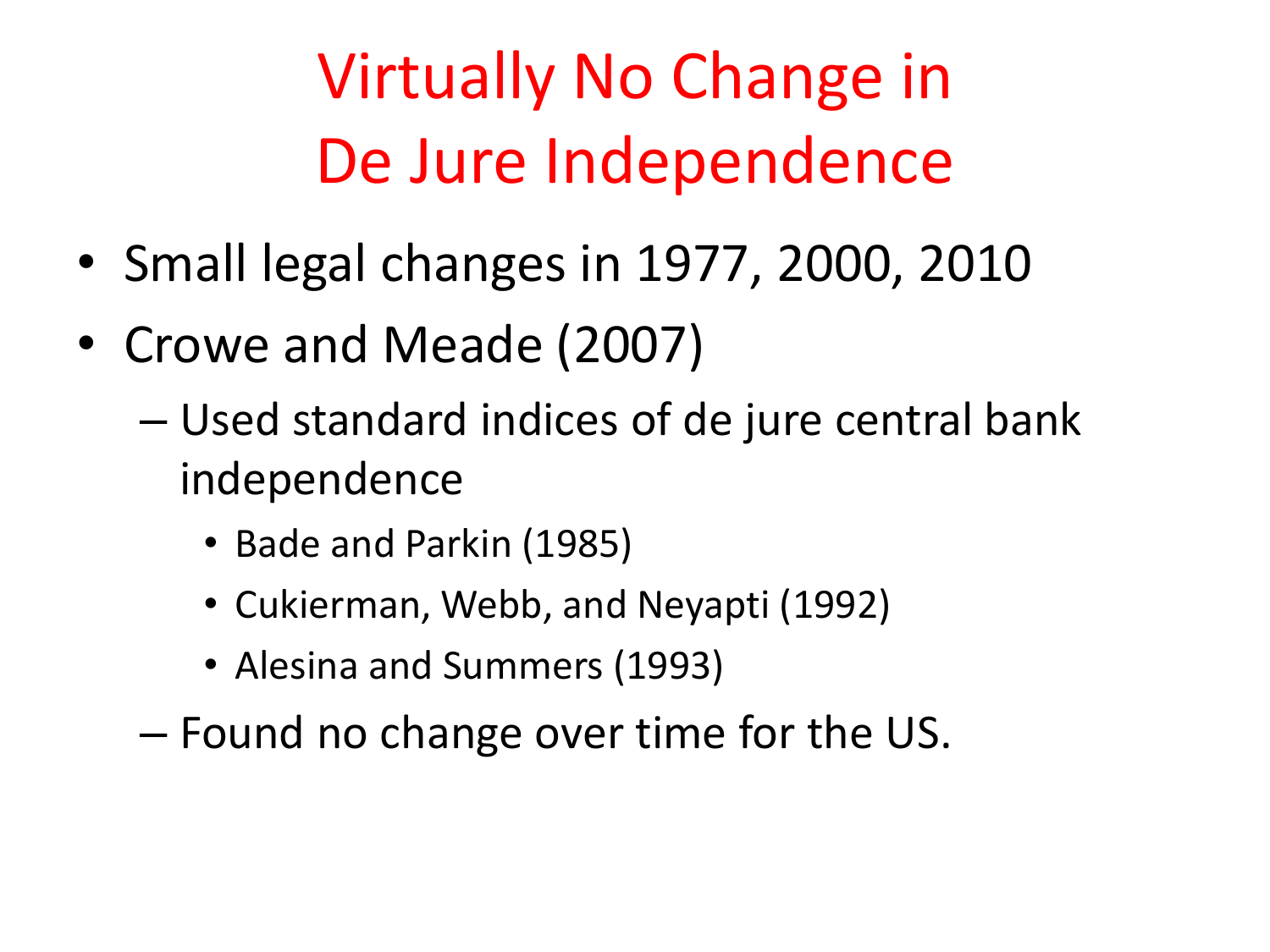## Changes in De Facto Independence

- Meltzer *A Monetary History of the Federal Reserve*
	- 1970s e.g. Burns-Nixon
	- 1980s-1990s e.g. Volcker (1983) "We have…gone a long way toward changing the trends of the past decade and more."
	- 2000s
		- Involved in fiscal policy, credit policy, housing policy,...
		- Can be driven by the executive branch or the central bank, or both
- Goodfriend (2012) Issing (2012) come to similar conclusions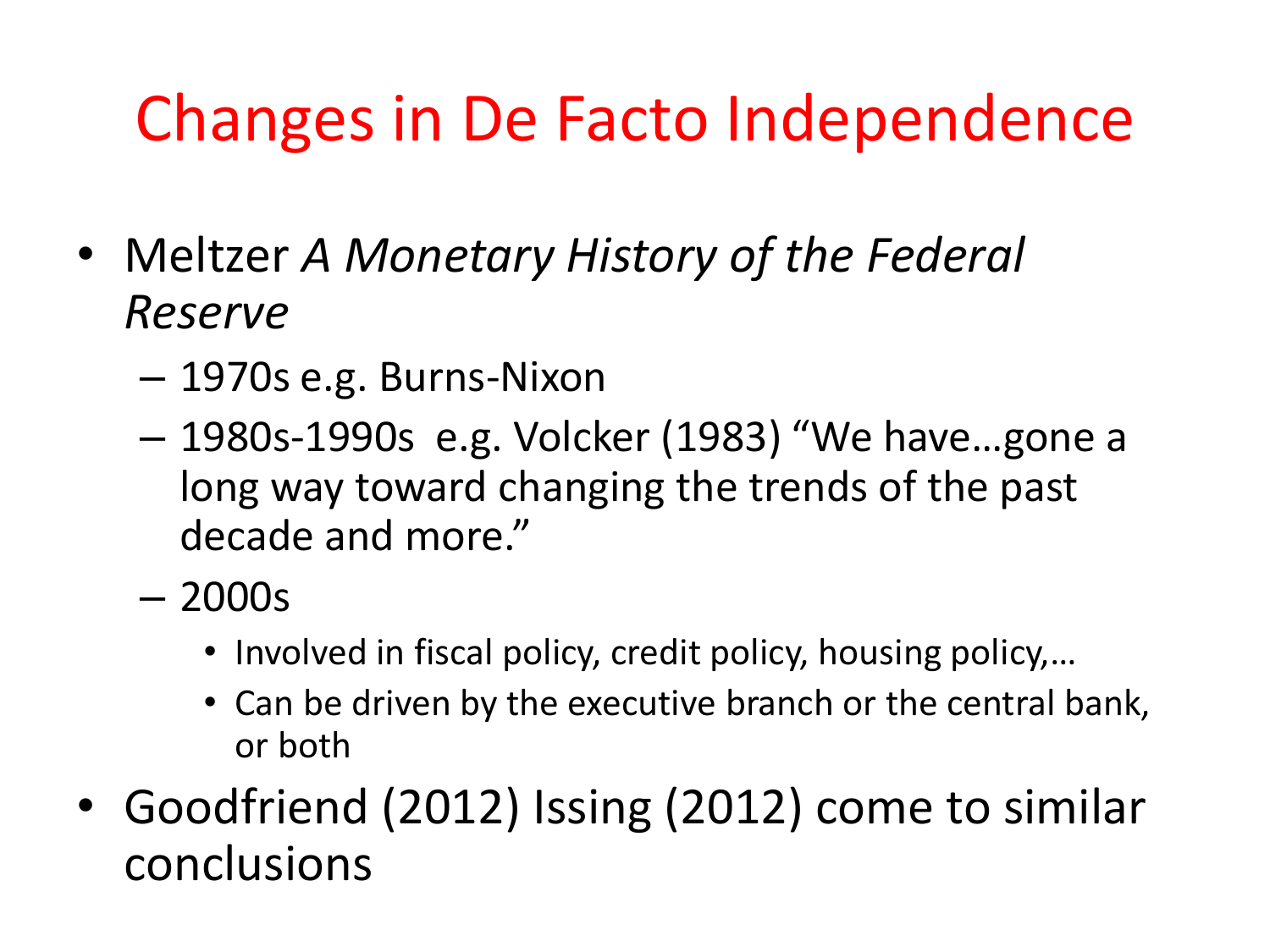Changes in the Rules-Discretion Balance: A Rough Historical Classification

- Late 1960s and 1970s
	- Moving toward discretionary policies
- 1980s-1990s
	- Swinging toward rules-based policies
- 2000s
	- Veering away again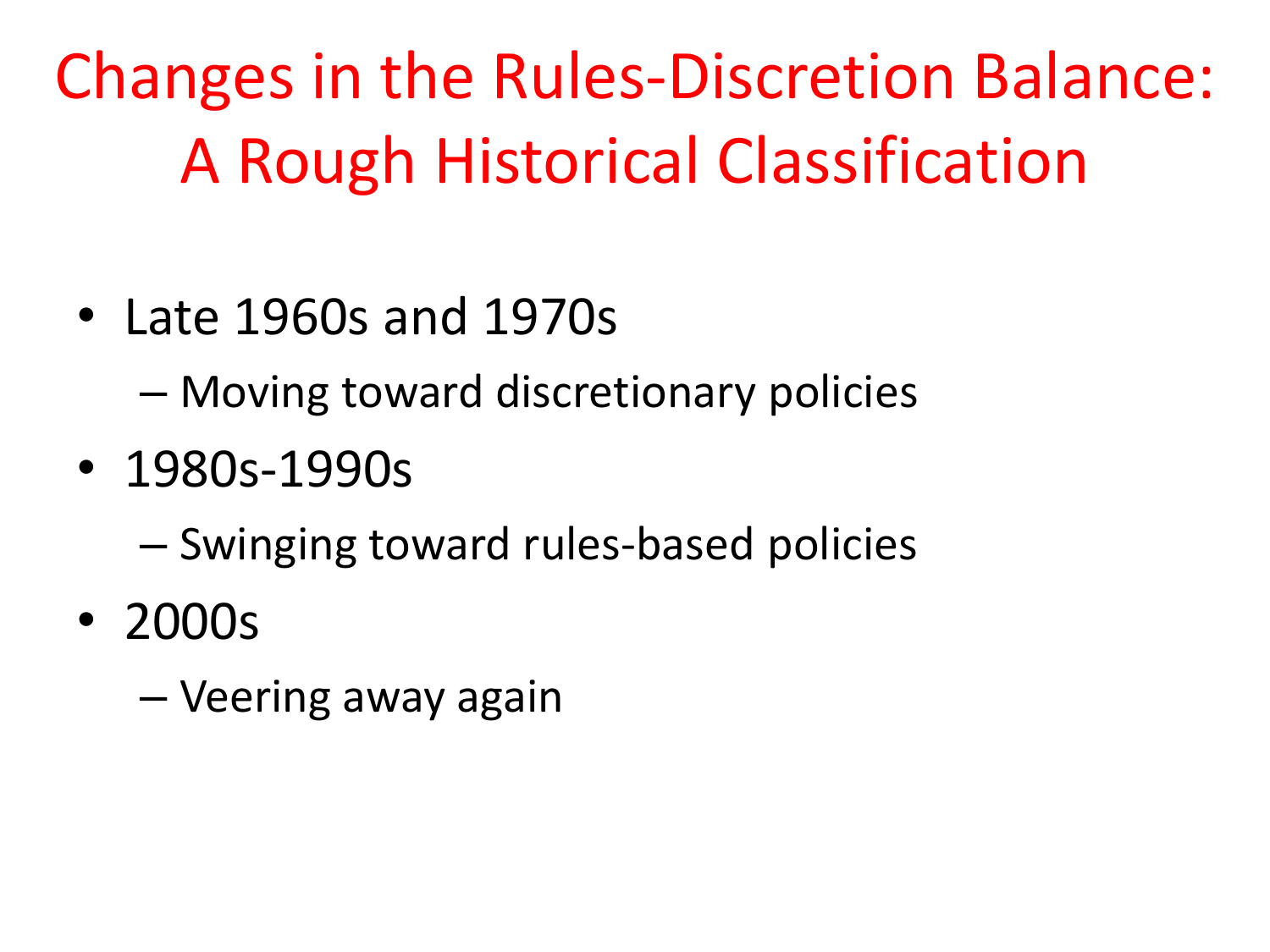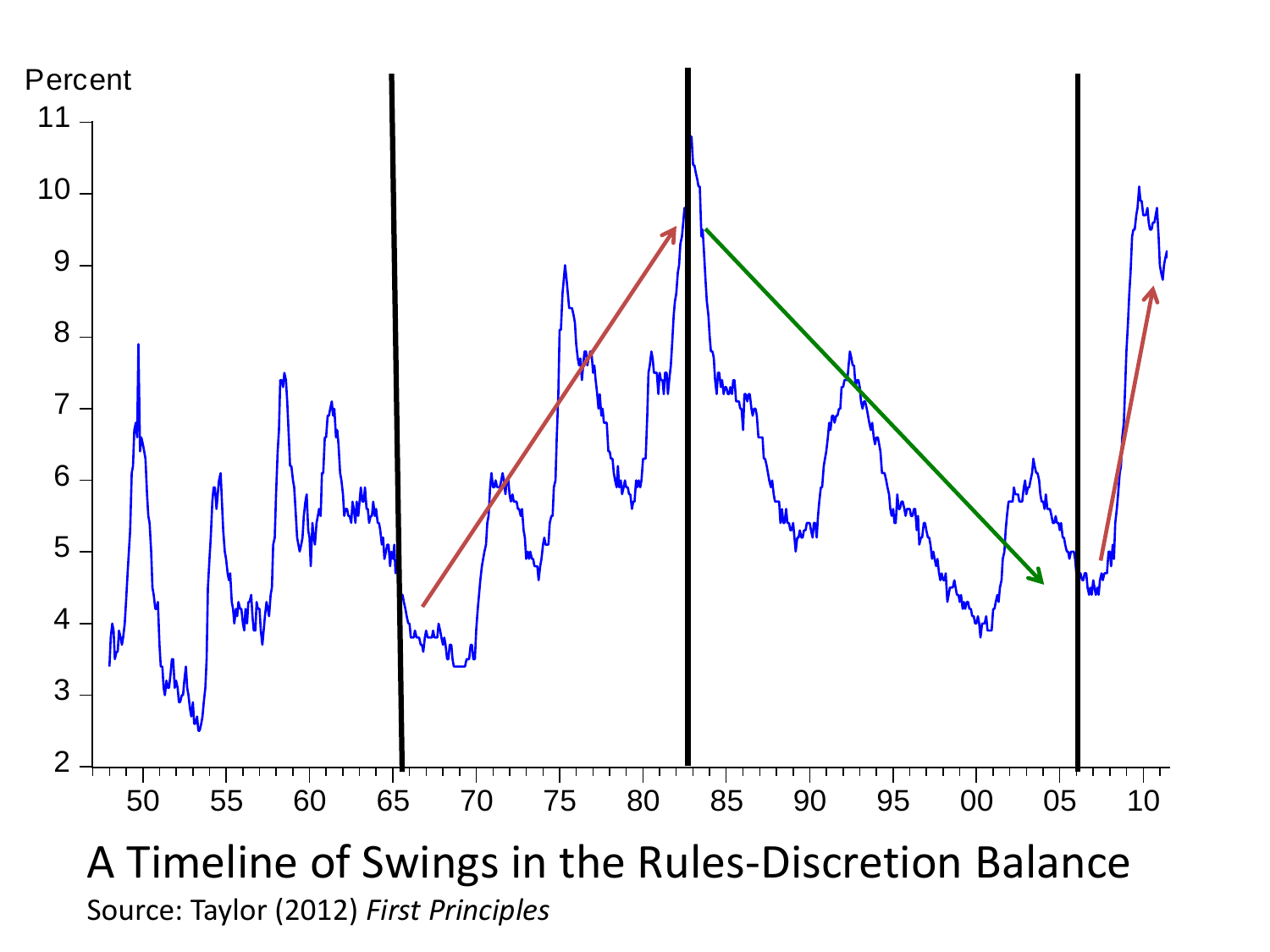# Swings in the Rules-Discretion Balance: A Formal Statistical Classification

- Nikolsko-Rzhevskyy, Papell, Prodana (2013)
- Statistical tests (structural breaks)
	- discretionary era from 1974 1984
	- rules-based era from 1985 2000
	- discretionary era from 2001 to 2008
- Similar results with Markov switching model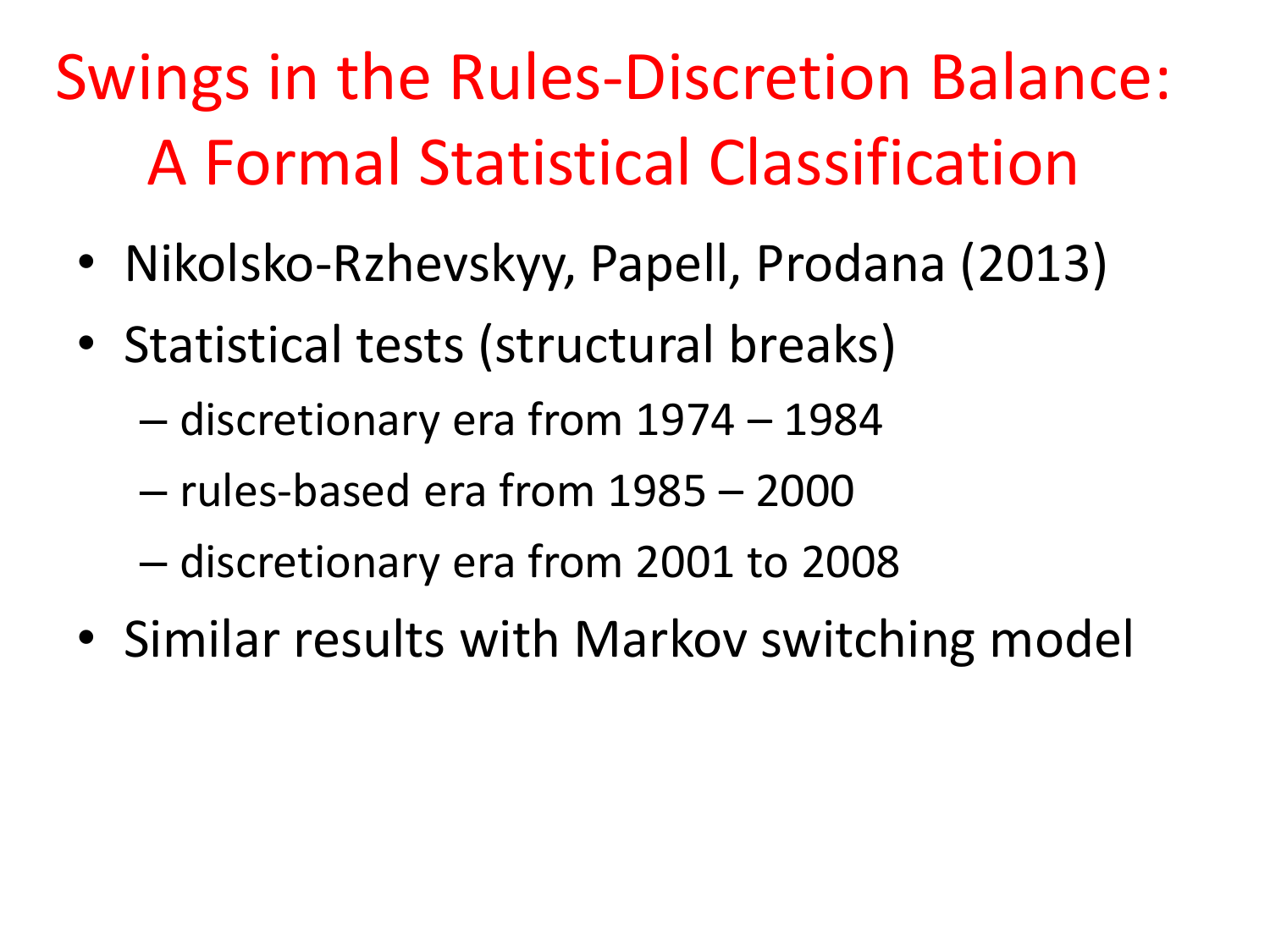### Performance is Better in the Statistically-Determined Rules-Based Periods

#### Rules-Based States Discretionary States

Panel A: Misery index L=inflation  $+$  unemployment rate

| Markov Switching  | 8.58 | 10.99                                                                                             |  |
|-------------------|------|---------------------------------------------------------------------------------------------------|--|
| Structural Change | 8.50 | 11.46                                                                                             |  |
|                   |      | Panel B: Linear absolute loss function L= inflation - 2% + unemployment rate - natural rate       |  |
| Markov Switching  | 2.12 | 4.01                                                                                              |  |
| Structural Change | 2.31 | 4.03                                                                                              |  |
|                   |      | Davel C: Our during loss function $I = (inflation - 20/2)$ (unamplayment asta section) asta $(2)$ |  |

Panel C: Quadratic loss function L=(inflation -  $2\%$ )<sup>2+</sup>(unemployment rate - natural rate)<sup>2</sup>

| Markov Switching  |      |  |  |
|-------------------|------|--|--|
| Structural Change | 06.ر |  |  |

Source: Nikolsko-Rzhevskyy, Papell, Prodana (2013)